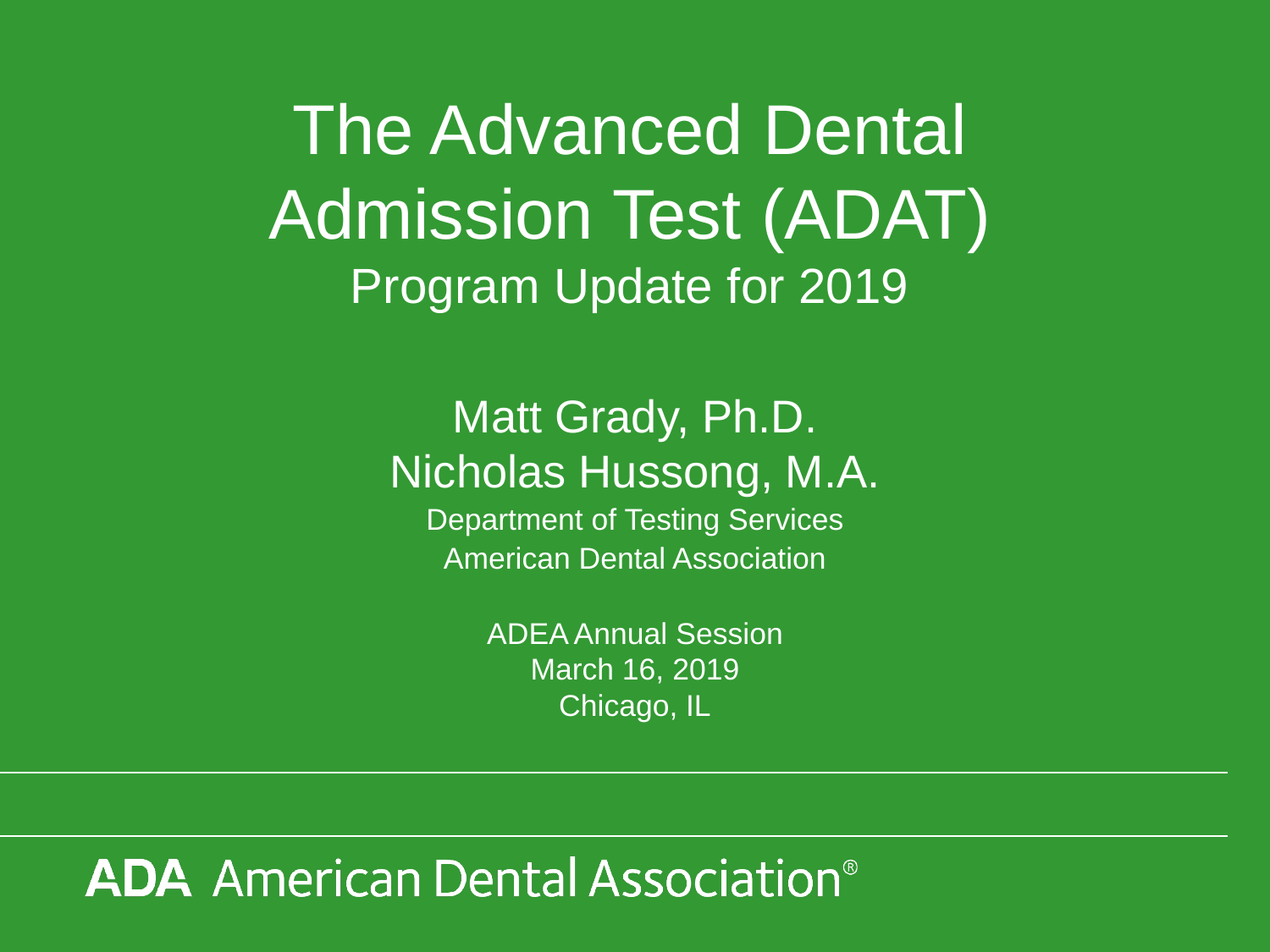## ADAT Overview

- The ADAT has now begun its fourth year (2016-2019)
- The purpose of the ADAT is to provide advanced dental education programs with insight into applicants' potential for success in their program
- The ADAT is overseen by the ADA's Council on Dental Education and Licensure (CDEL)



**Advanced Dental Admission Test** (ADAT) 2019 Candidate Guide



**ADA American Dental Association®** America's leading advocate for oral health

211 East Chicago Avenue<br>Chicago, Illinois 60611-2637<br>800.232.1694

@2019 American Dental Association. All rights resent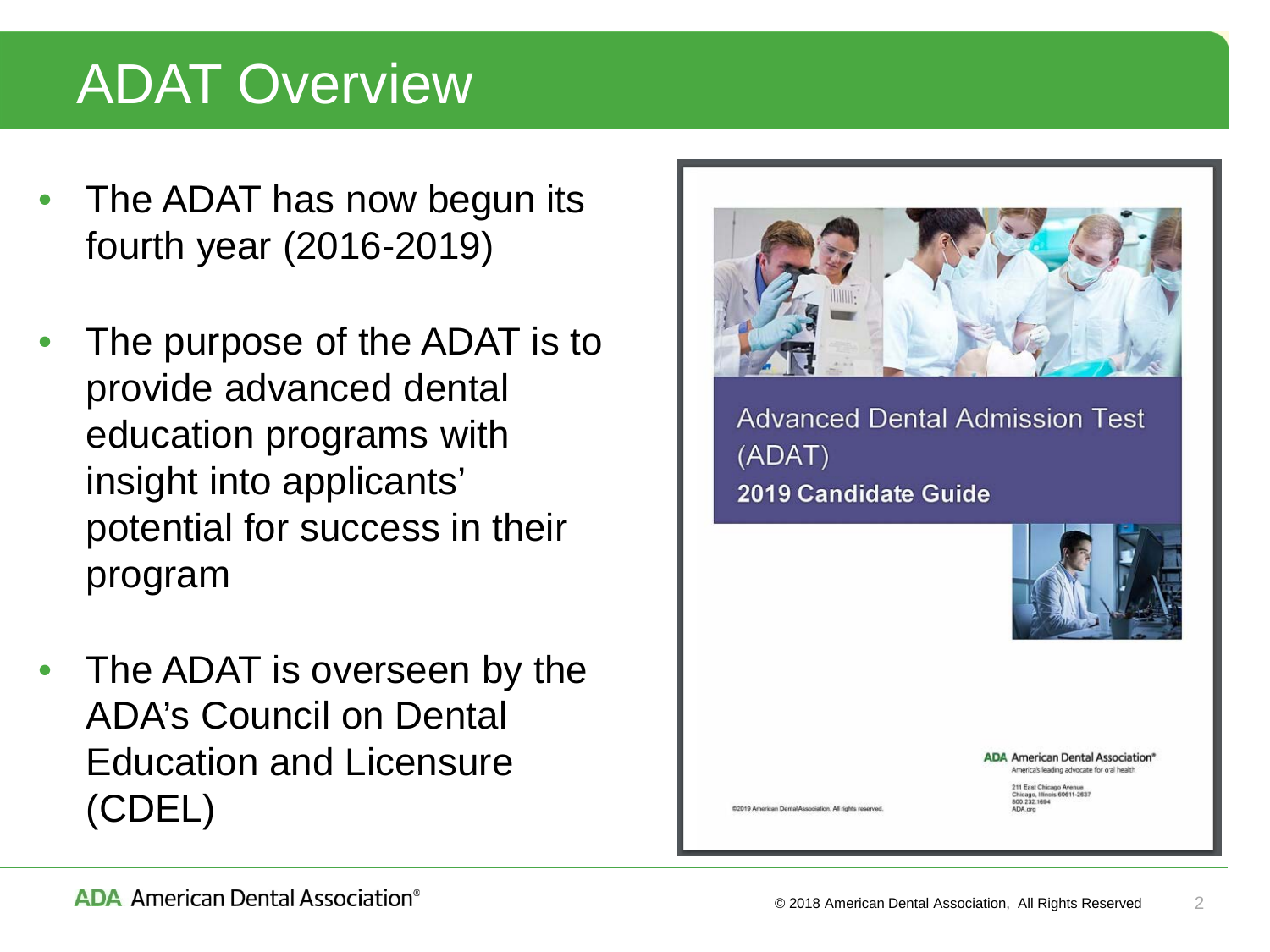## Administration and Fees

- 2019 ADAT administration window
	- March 1 August 31 (6 months)
- 2019 Fees
	- Examination fee: \$380
	- Additional ADAT score reports: \$40
	- Non-accredited processing fee: \$210
- Retesting policy
	- Examinees may test two times per calendar year
	- Attempts must be separated by a minimum of 45 days
	- After two attempts, examinees must provide proof they are actively applying to advanced dental education programs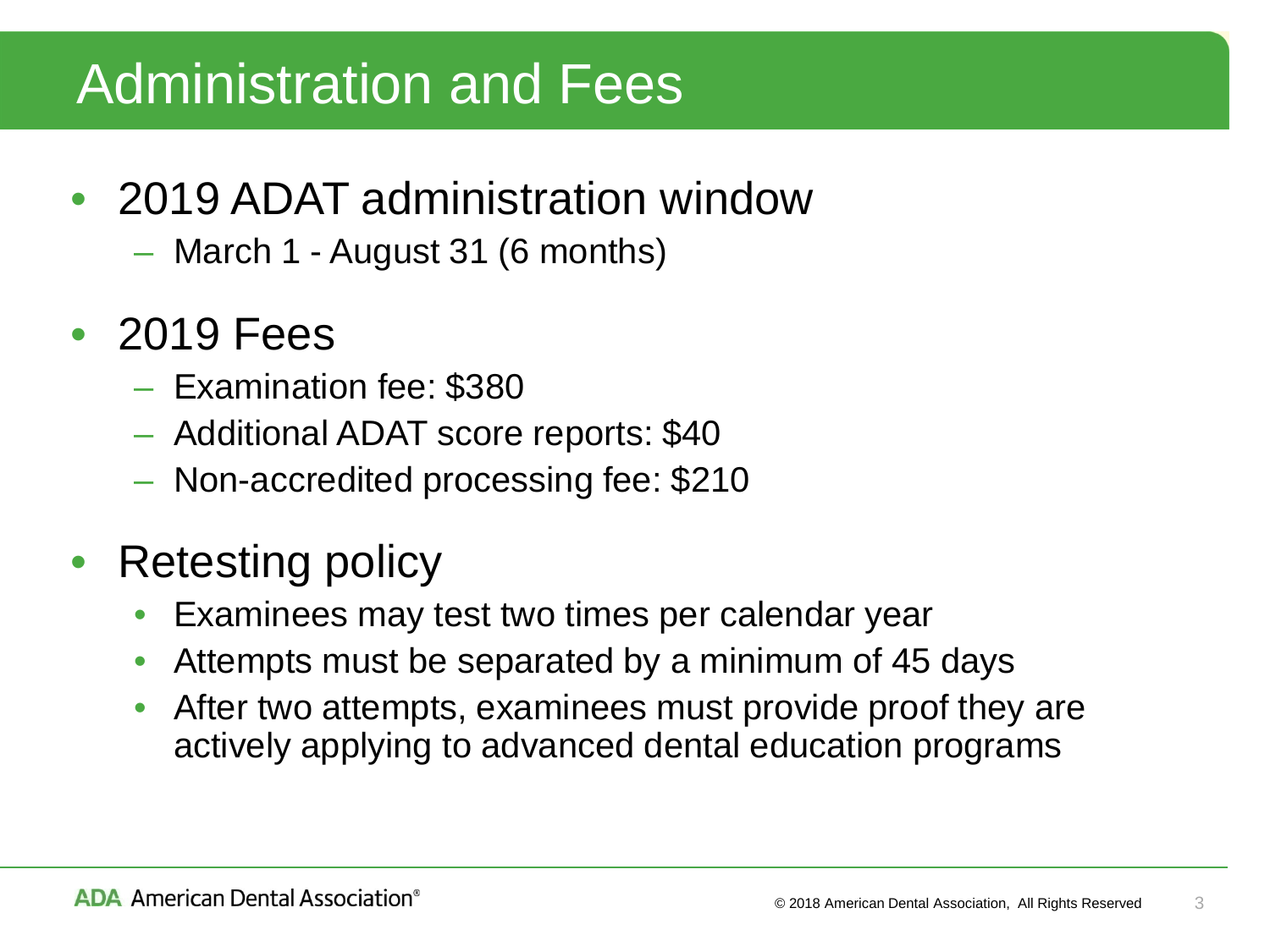# Score Reporting

- ADAT results are distributed through ADEA PASS and through the Department of Testing Services (DTS) Hub
	- The DTS Hub is an online score reporting portal developed by the ADA
- Official ADAT results are made available 3 to 4 weeks after an examinee tests
	- e.g., If an examinee tested on May 1, his or her official results were released by June 1
	- Candidates and programs no longer need to wait until September to receive official results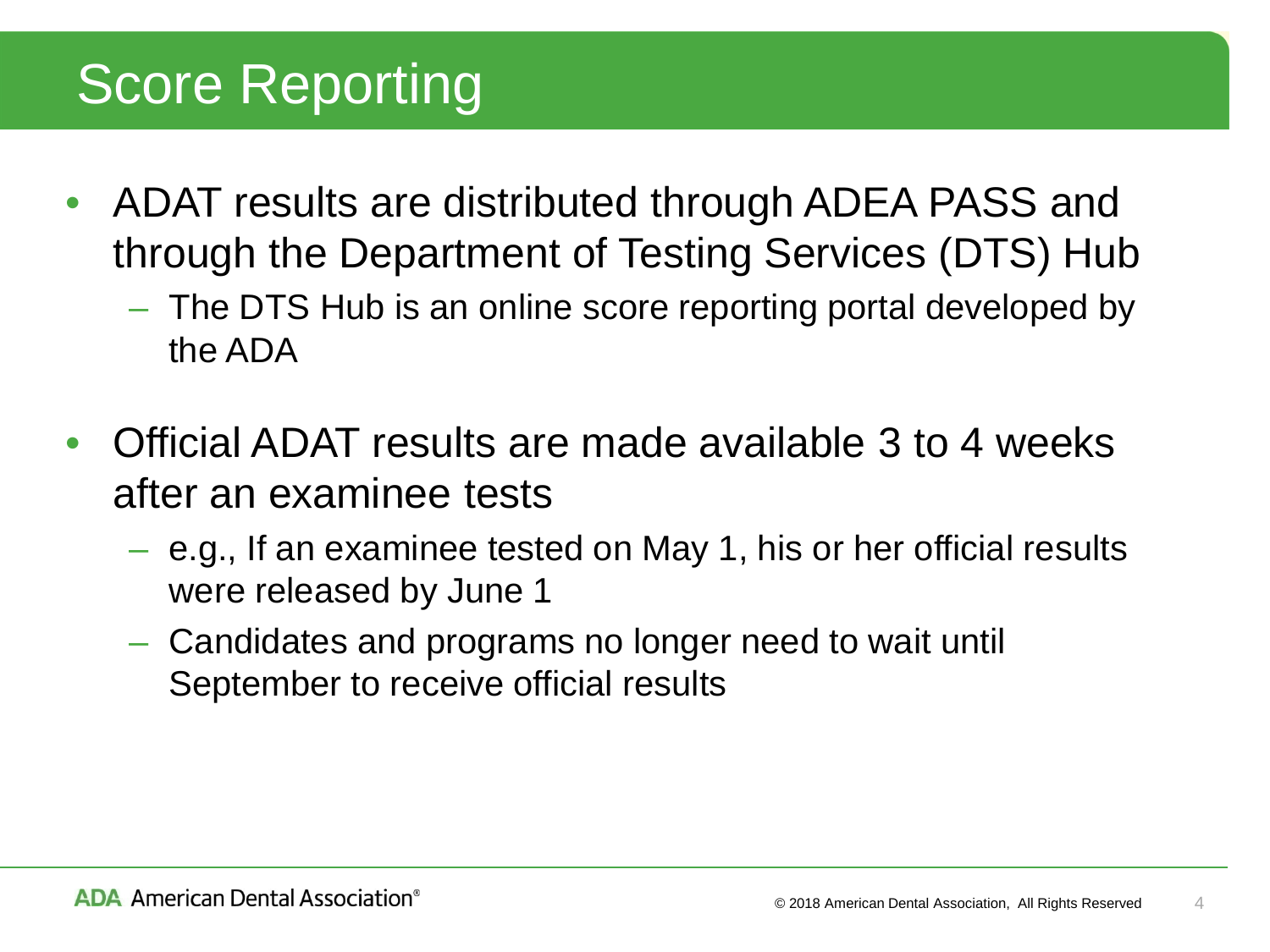## ADAT Content Specifications

#### **Biomedical Sciences (80 items)**

Anatomic Sciences

Biochemistry-Physiology

Microbiology-Pathology

Dental Anatomy-Occlusion

**Data, Research Interpretation, and Evidence Based Dentistry (40 items)** 

Study Design

Data Analysis

Result Interpretation

Inference and Implication

| <b>Clinical Sciences (80 items)</b>           |
|-----------------------------------------------|
| Endodontics                                   |
| <b>Operative Dentistry</b>                    |
| Oral and Maxillofacial Surgery / Pain Control |
| Oral Diagnosis                                |
| <b>Orthodontics / Pediatric Dentistry</b>     |
| Periodontics                                  |
| Pharmacology                                  |
| Prosthodontics                                |
| <b>Principles of Ethics</b>                   |
| <b>Patient Management</b>                     |
| Case-based items                              |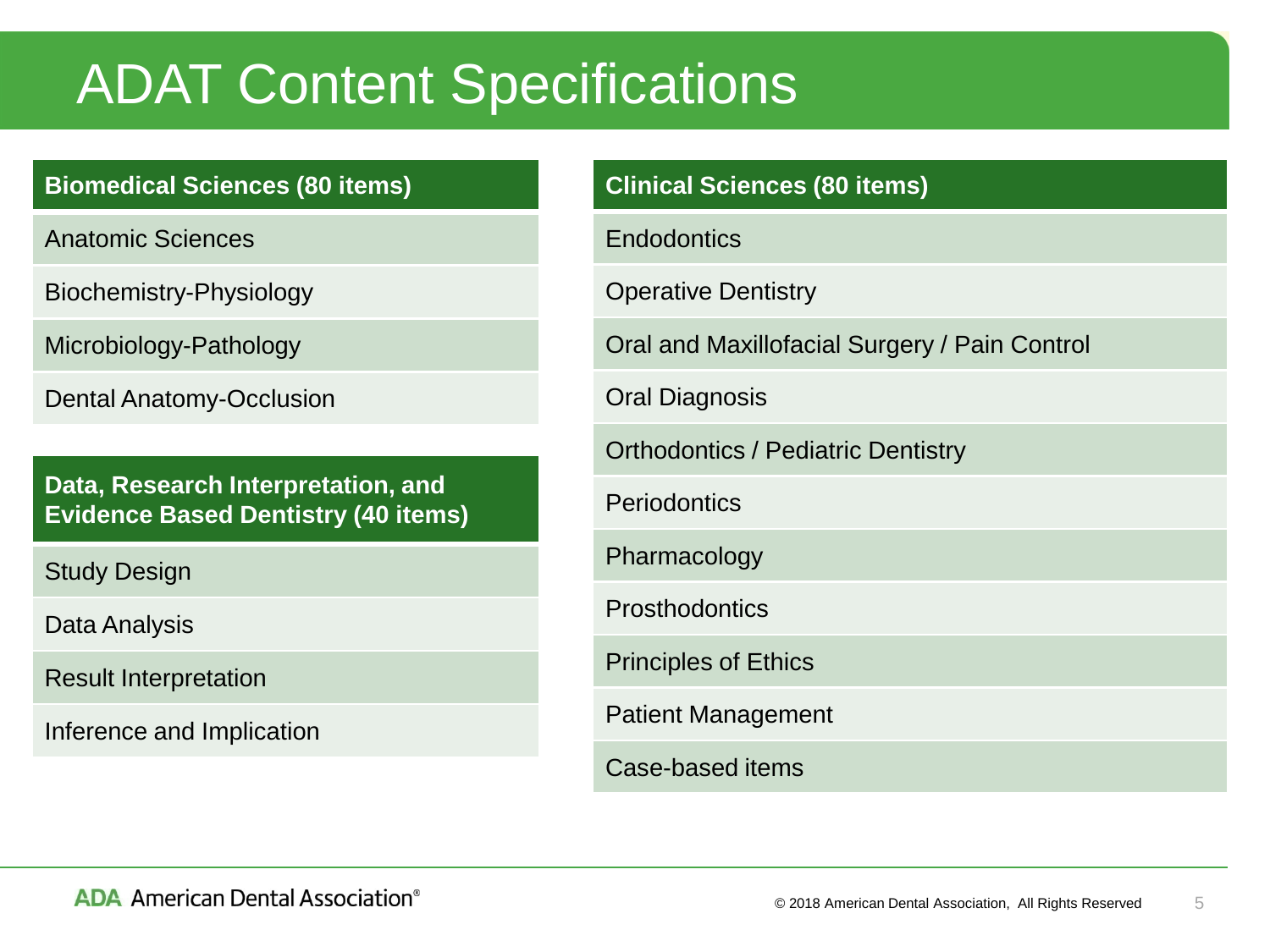# ADAT Scoring

- ADAT examinees receive four scores
- The *ADAT Overall* score measures critical thinking in dentistry, and is a weighted average of the three disciplinebased scores
- Scores can range from 200 to 800 (reported in 10 point increments)
- Few examinees score below 300 or above 700

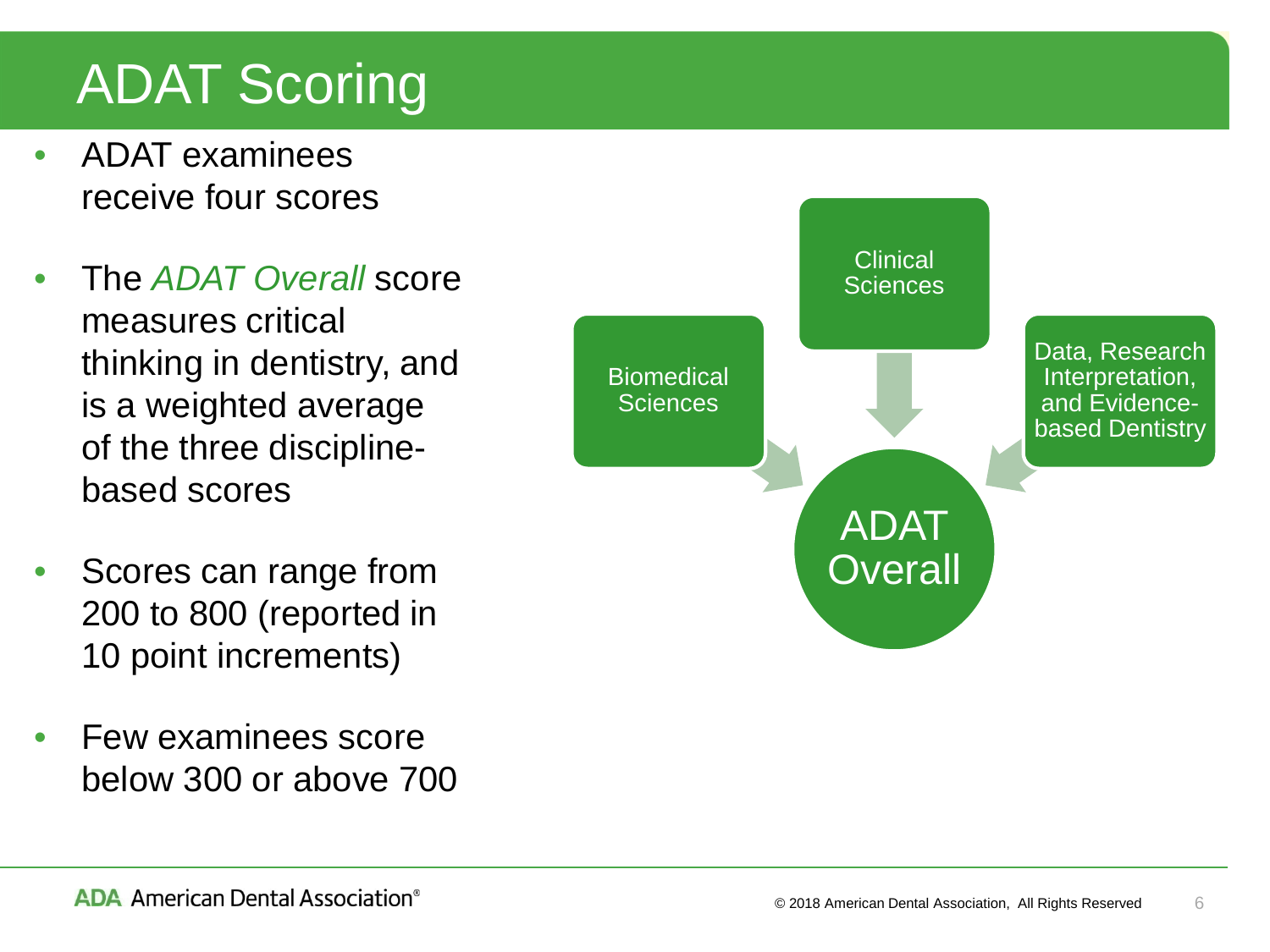## ADAT Utilization

- Programs make their own decisions about how to use ADAT results
- Some programs factor ADAT results into admission decisions, whenever they are available
	- "If ADAT result is there I will look at it"
- Some programs use ADAT results only in certain prescribed situations
	- "I will use this information if it helps to qualify candidates"
	- "Would use testing where applicants do not have class ranks or grade point averages."
- Some programs use ADAT results to inform other admissions procedures
- Some programs are collecting ADAT results, but are not yet using them to inform individual admission decisions
	- "Are there any outcomes studies on this yet?"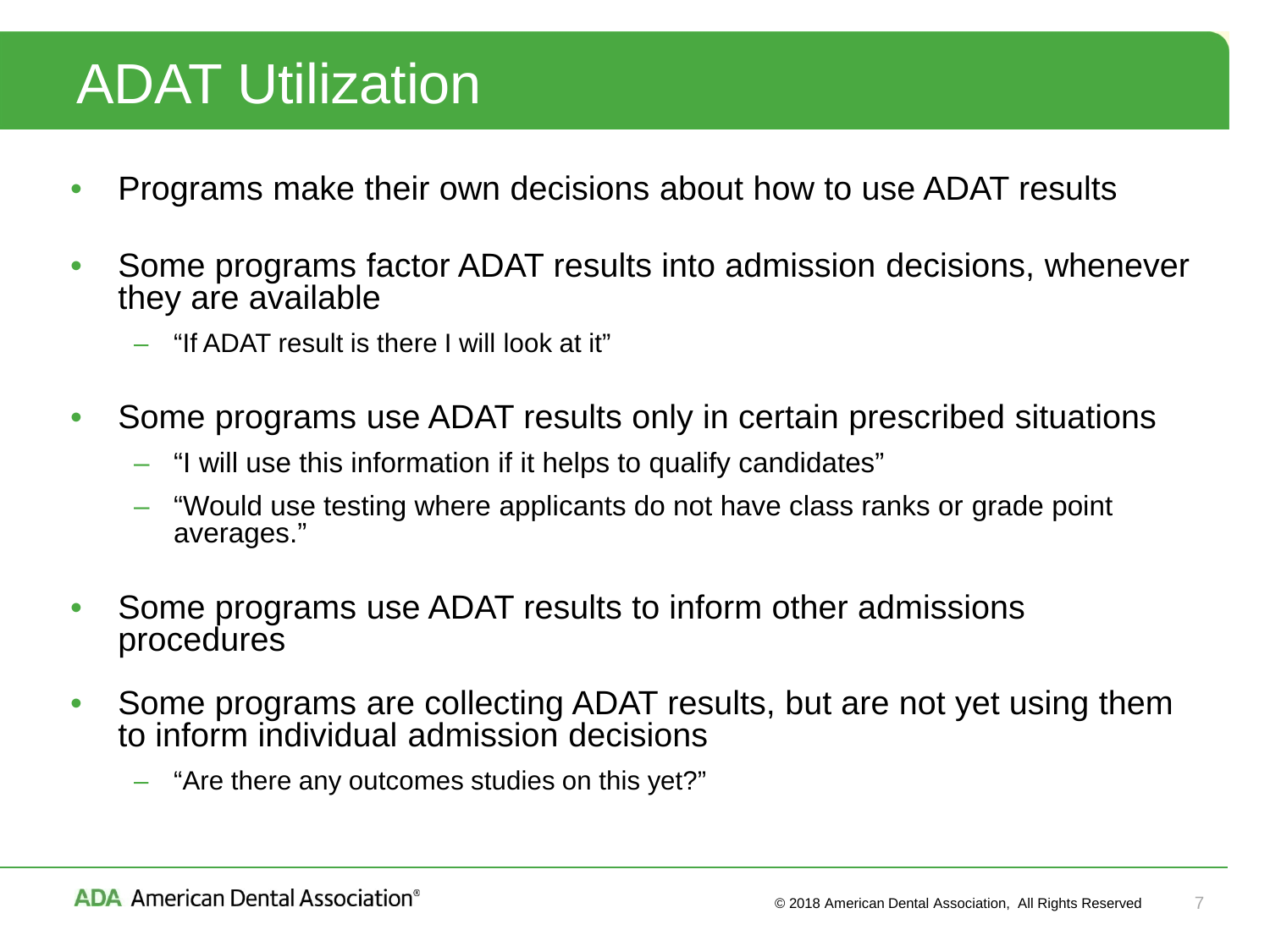## ADAT Utilization (2019)

- The ADA distributes a survey to advanced education programs each year to understand how they anticipate using ADAT results
	- About 60% of programs respond to the survey
	- Information on participation by specific programs appears on the ADAT website (ada.org/adat)
- In 2019, most programs (approximately two thirds) indicated they accepted or required the ADAT
- Among specialty areas, the top four areas requiring ADAT results are as follows:
	- Endodontics
	- Orthodontics
	- Prosthodontics
	- Pediatric Dentistry
- DTS thanks those programs who have championed the ADAT and require its usage. This really helps the success of this examination program!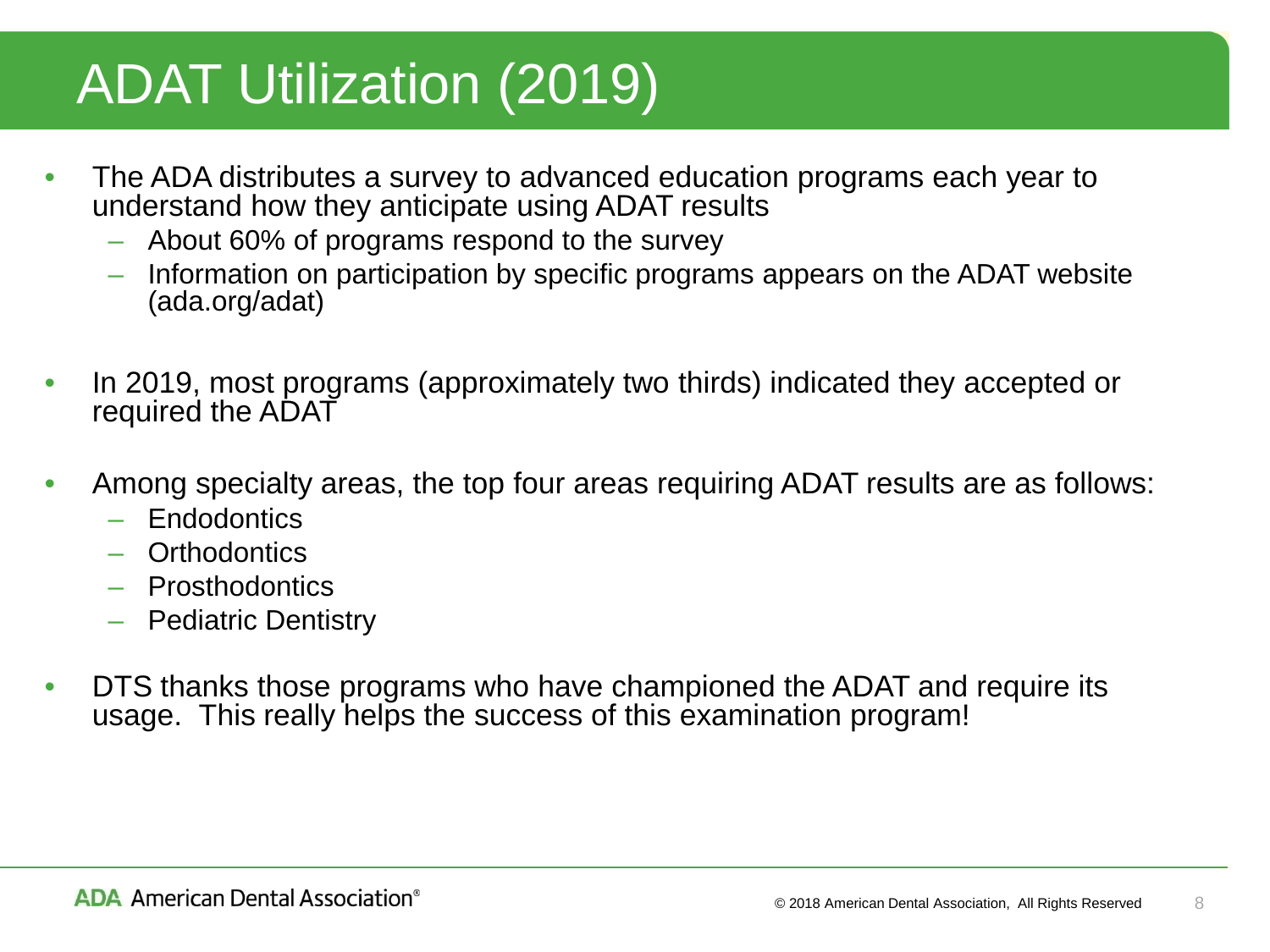## Feedback from Programs (2019)

• DTS has received valuable positive feedback on the ADAT from several advanced dental education programs:

"I think this a good measure of [applicants'] knowledge, as more Dental programs are moving to a P/F grading system. However, I do need more information."

"It would help the admission process"

"I would like to see more programs utilize"

"Would use testing where applicants do not have class ranks or grade point averages."

"I would love to have the ADAT mandatory if all programs require the test."

"Wish all programs were using it"

"It's unfortunate that many dental schools have advised their students to not take the ADAT. My preference would be to require the ADAT for my residency application, but there simply are not enough candidates who take the exam to do so. Especially for dental schools who do not rank their students or provide a GPA, our program uses the ADAT score as an important objective measure [of] the student's academic standing."

"We hesitate to make taking the ADAT a requirement because we feel we may lose some good qualified candidates who decide not to take the ADAT. We do like the idea of having standardized tests scores to review to help us get a better idea of each candidate's level of knowledge."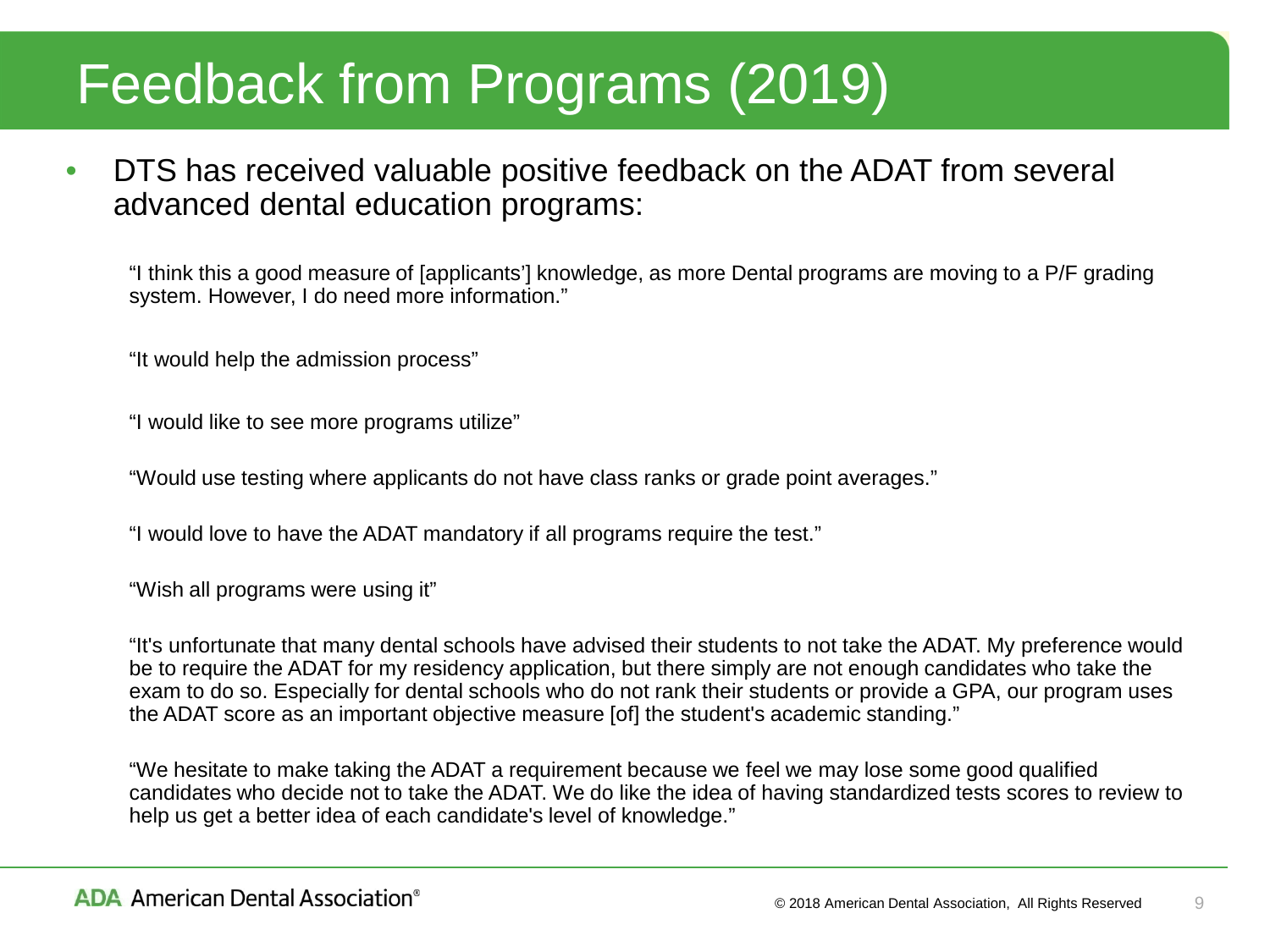# ADAT Communication

- Additional information about the ADAT is available on the ADAT website www.ada.org/adat
	- Examination Guide
	- User's Guide
	- Practice Test
	- FAQs
	- Past presentations
	- Program tracker
	- Test specifications
	- Volunteer Test Constructor application

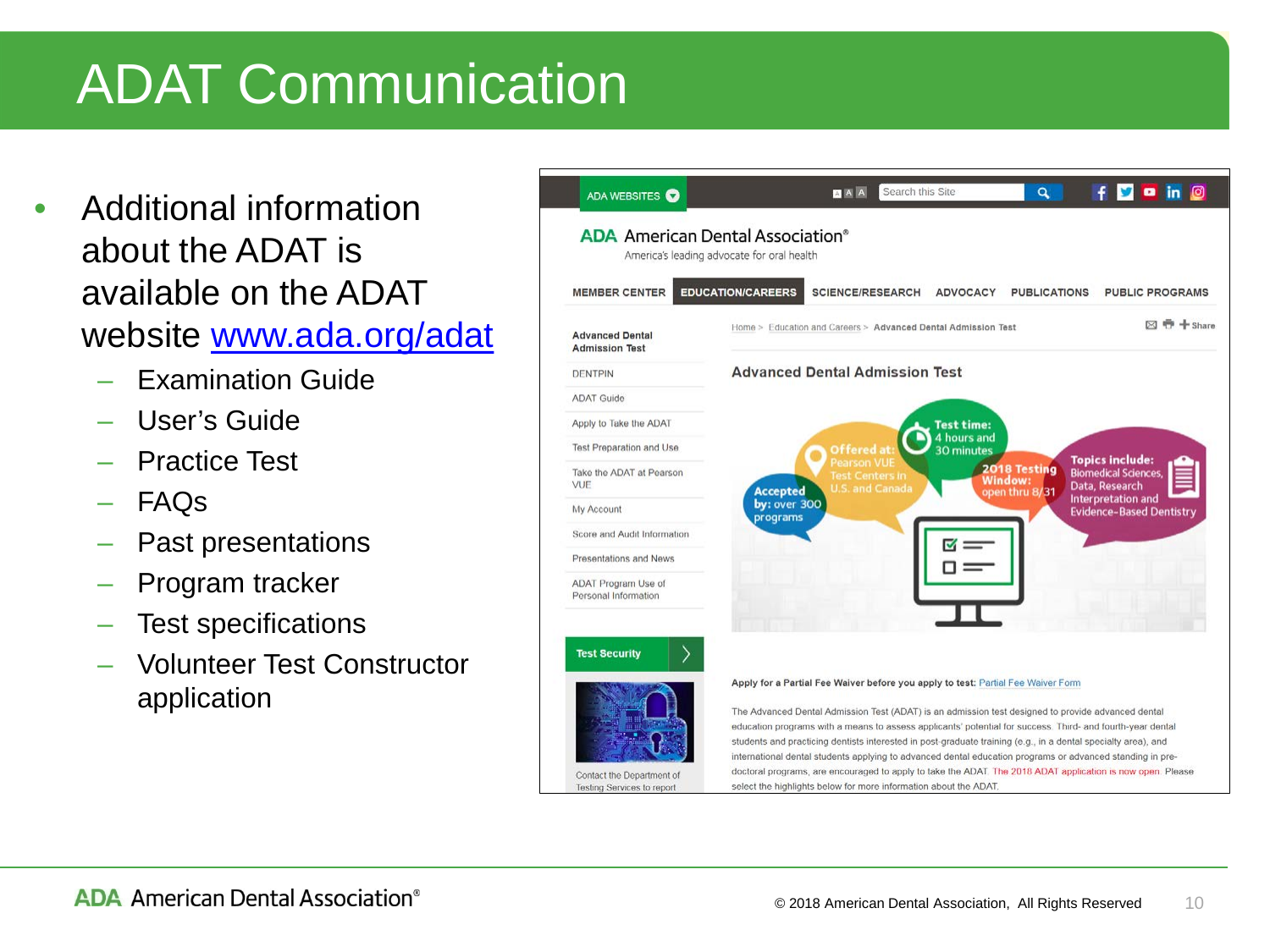## Score Interpretation

- The **ADAT User's Guide** provides information that helps users interpret ADAT scores
- The User's Guide contains:
	- Information about ADAT content
	- The percentiles associated with different ADAT scores
	- Descriptive statistics for ADAT scores overall and by specialty
- *What is a "good" ADAT score?*



Using the Advanced Dental Admission Test (ADAT) for Admission Purposes: A Guide for Advanced Dental Education Programs



**ADA American Dental Association\*** America's leading advocate for oral health

211 East Chicago Avenue

Chicago, Illinois 60611-2637<br>800.232.1694

ADA oro

@2016 American Dental Association. All rights reserved.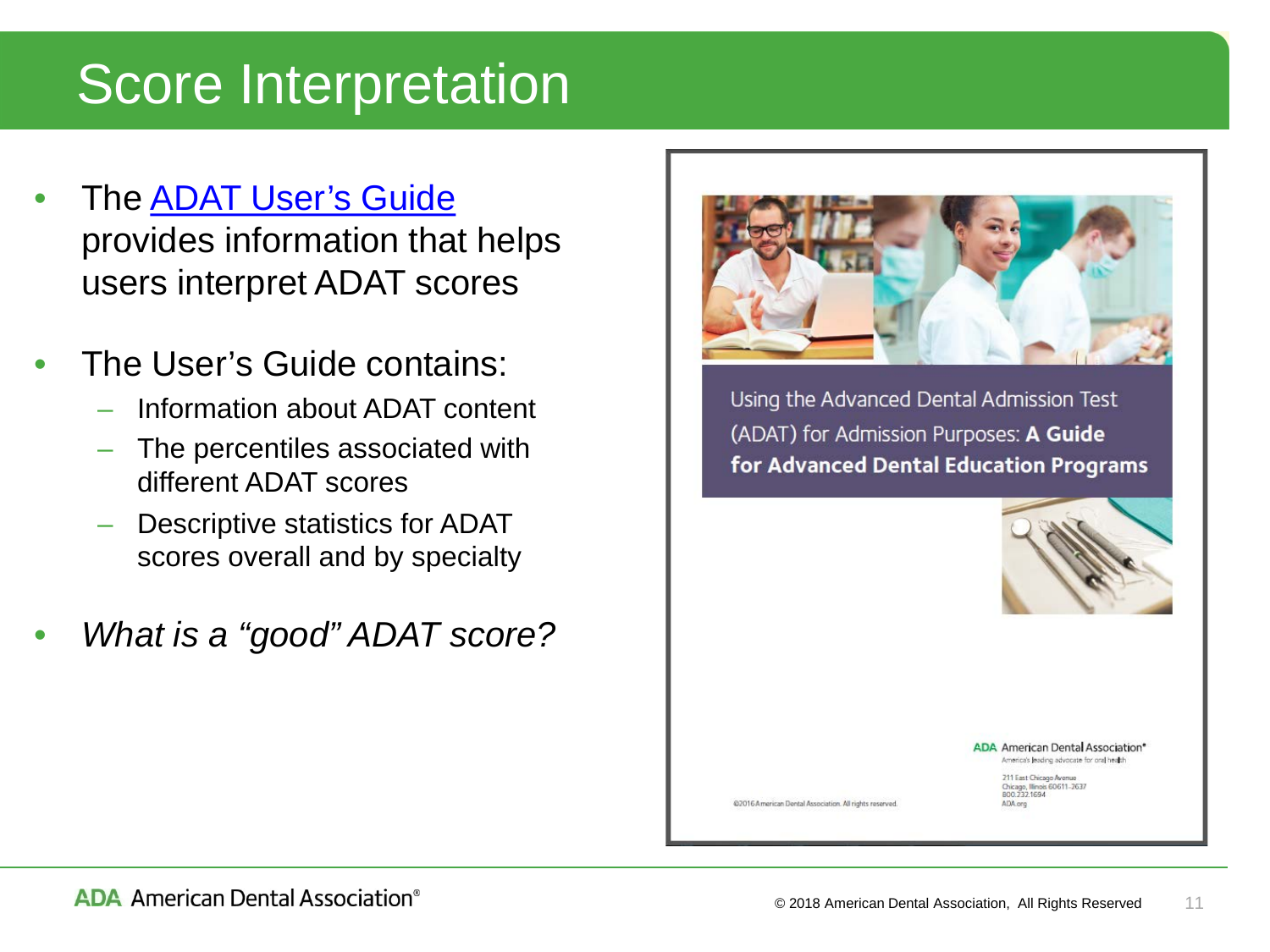## ADAT Overall

## **ADAT Overall**

- An *ADAT Overall* score of 600 corresponds to the 92nd percentile
- An *ADAT Overall* score of 650 corresponds to the 98<sup>th</sup> percentile

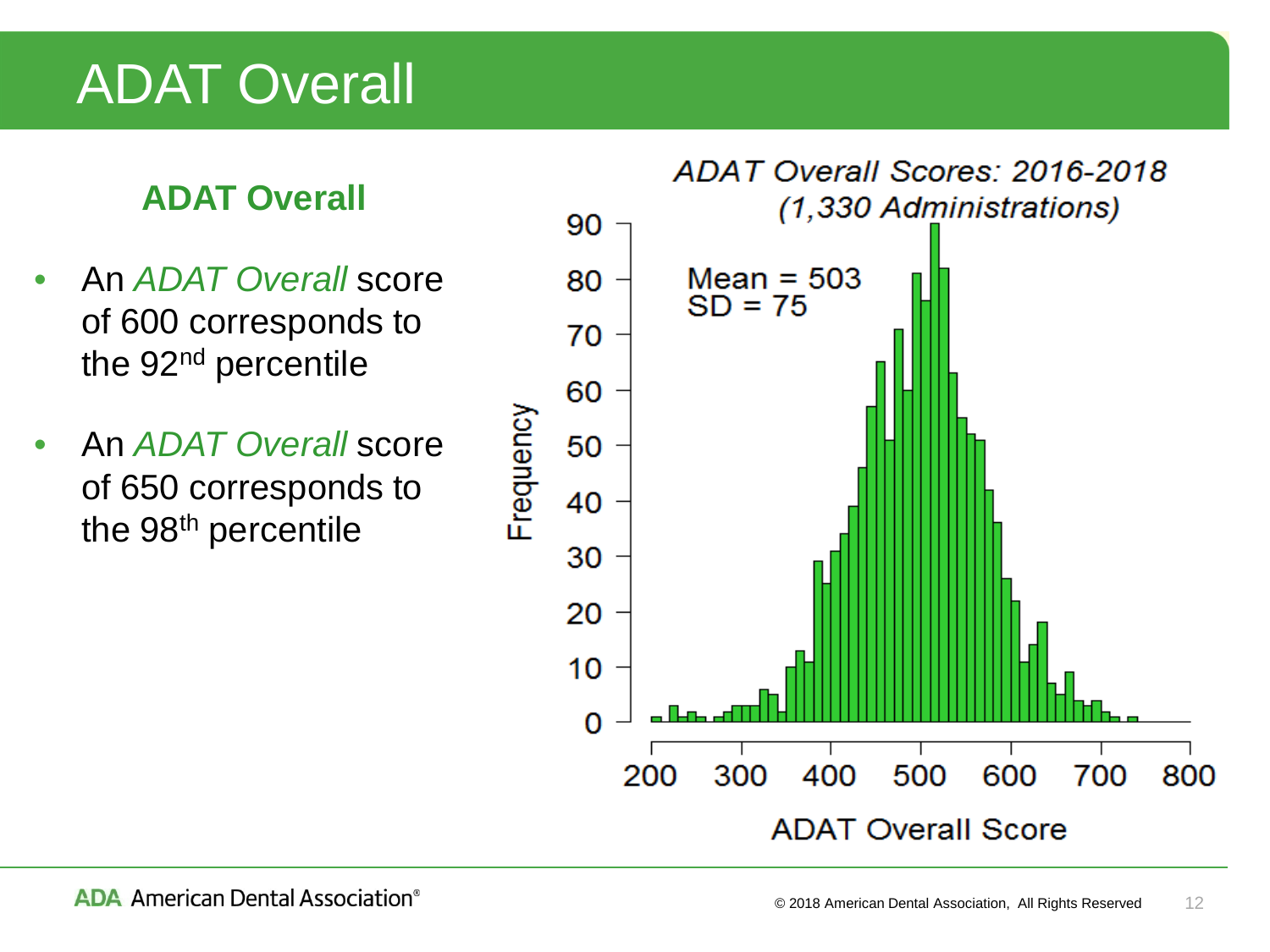## Biomedical Science

### **Biomedical Science**

- A *Biomedical Science*  score of 600 corresponds to the 86<sup>th</sup> percentile
- A *Biomedical Science*  score of 650 corresponds to the  $94<sup>th</sup>$  percentile

Frequency

• A *Biomedical Science*  score of 700 corresponds to the 98<sup>th</sup> percentile

#### **Biomedical Science Scores: 2016-2018** (1,330 Administrations)

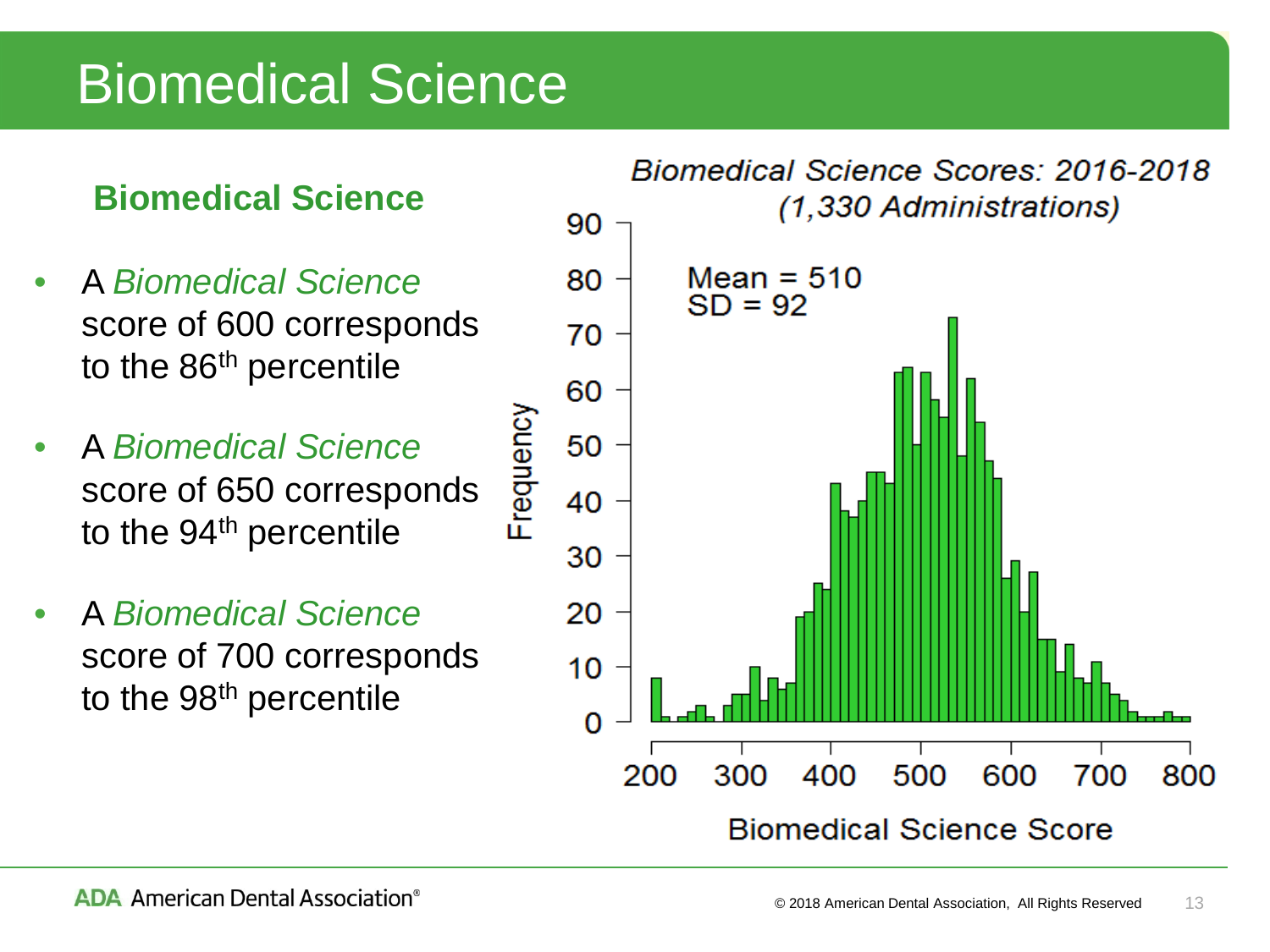## Clinical Science

## **Clinical Science**

- A *Clinical Science* score of 600 corresponds to the 89th percentile
- A *Clinical Science* score of 650 corresponds to the 96<sup>th</sup> percentile

Frequency

• A *Clinical Science* score of 700 corresponds to the 99<sup>th</sup> percentile

#### Clinical Science Scores: 2016-2018 (1,330 Administrations)

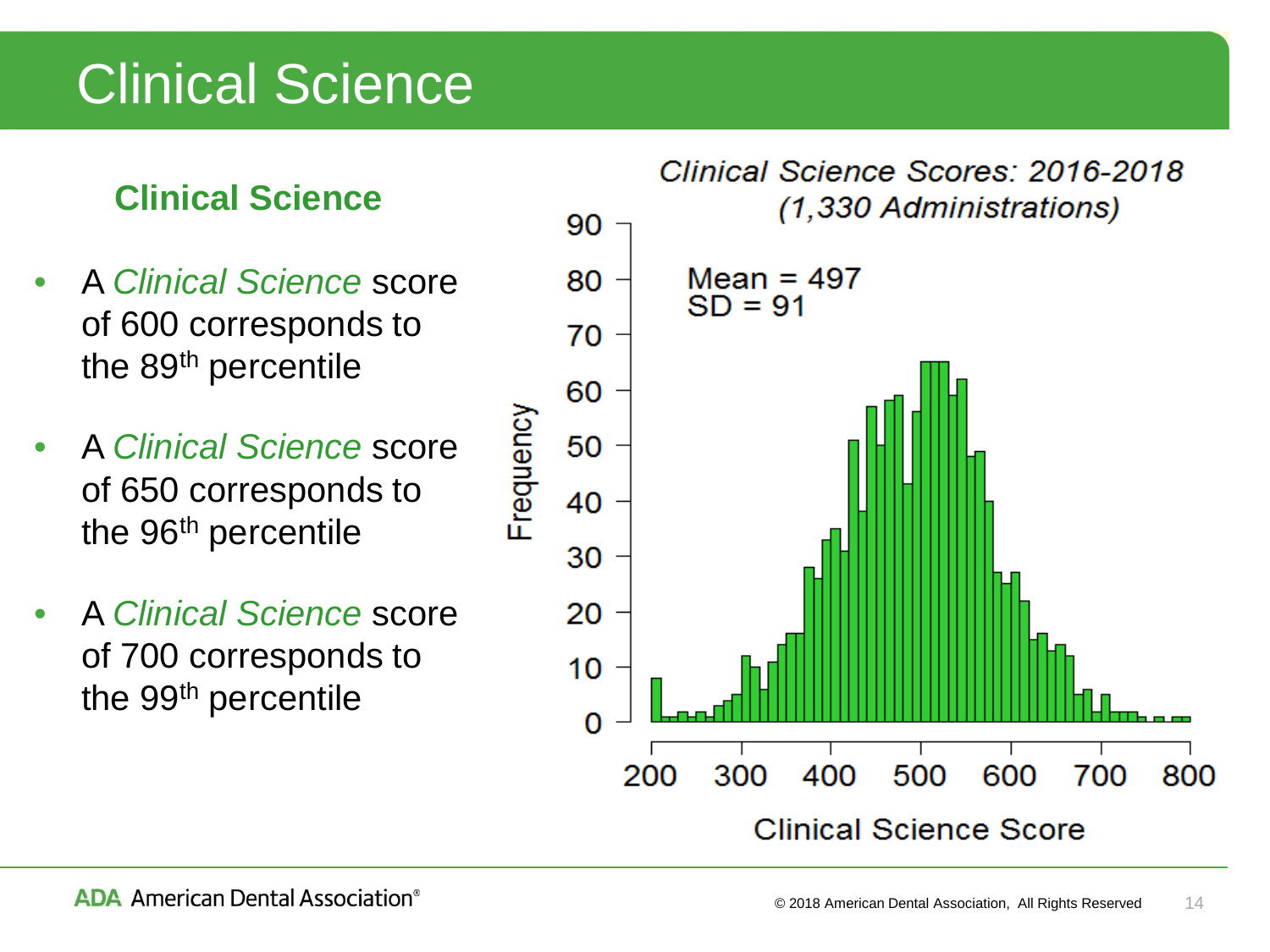### **DRIEBD**

- A *DRIEBD* score of 600 corresponds to the 87th percentile
- A *DRIEBD* score of 650 corresponds to the 95th percentile
- A *DRIEBD* score of 700 corresponds to the 98th percentile

#### **DRIFBD Scores: 2016-2018** (1,330 Administrations)

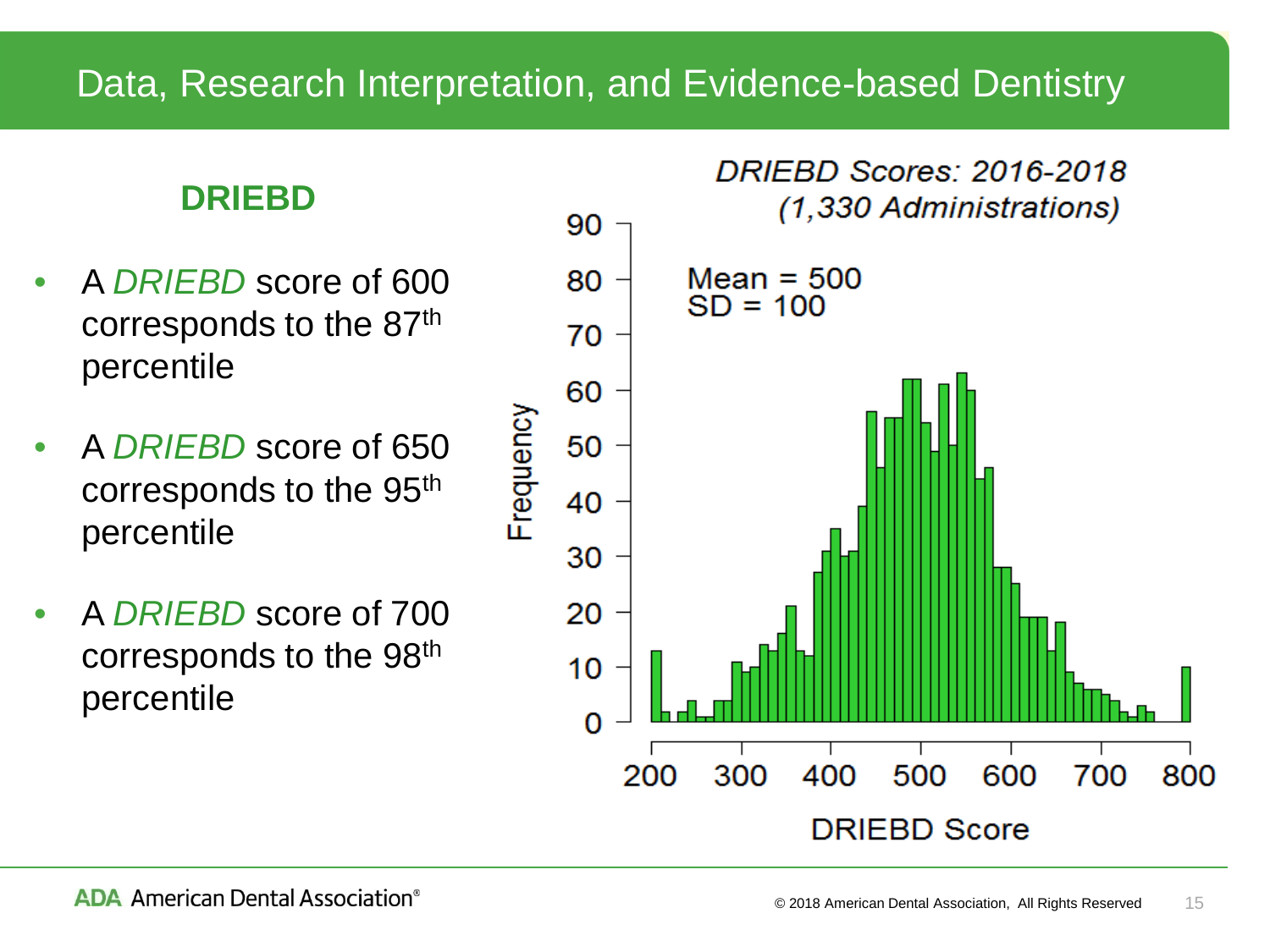# **Reliability**

- ADAT scores demonstrate high reliability
- Reliability coefficients above .90 are generally considered excellent; DTS targeted .70 or higher for the three discipline scores
- The *ADAT Overall* score is the most reliable because it is based on the examinee's performance on the entire test
- The distributions appearing on prior slides show the ADAT is capable of discriminating among candidates across the dental skills continuum

#### *Reliability coefficient, by ADAT scale: 2017-2018*

| <b>ADAT Scale</b>         | 2017 | 2018 |
|---------------------------|------|------|
| <b>ADAT Overall</b>       | .91  | .91  |
| <b>Biomedical Science</b> | .78  | .78  |
| <b>Clinical Science</b>   | .74  | .79  |
| <b>DRIEBD</b>             | .79  | -80  |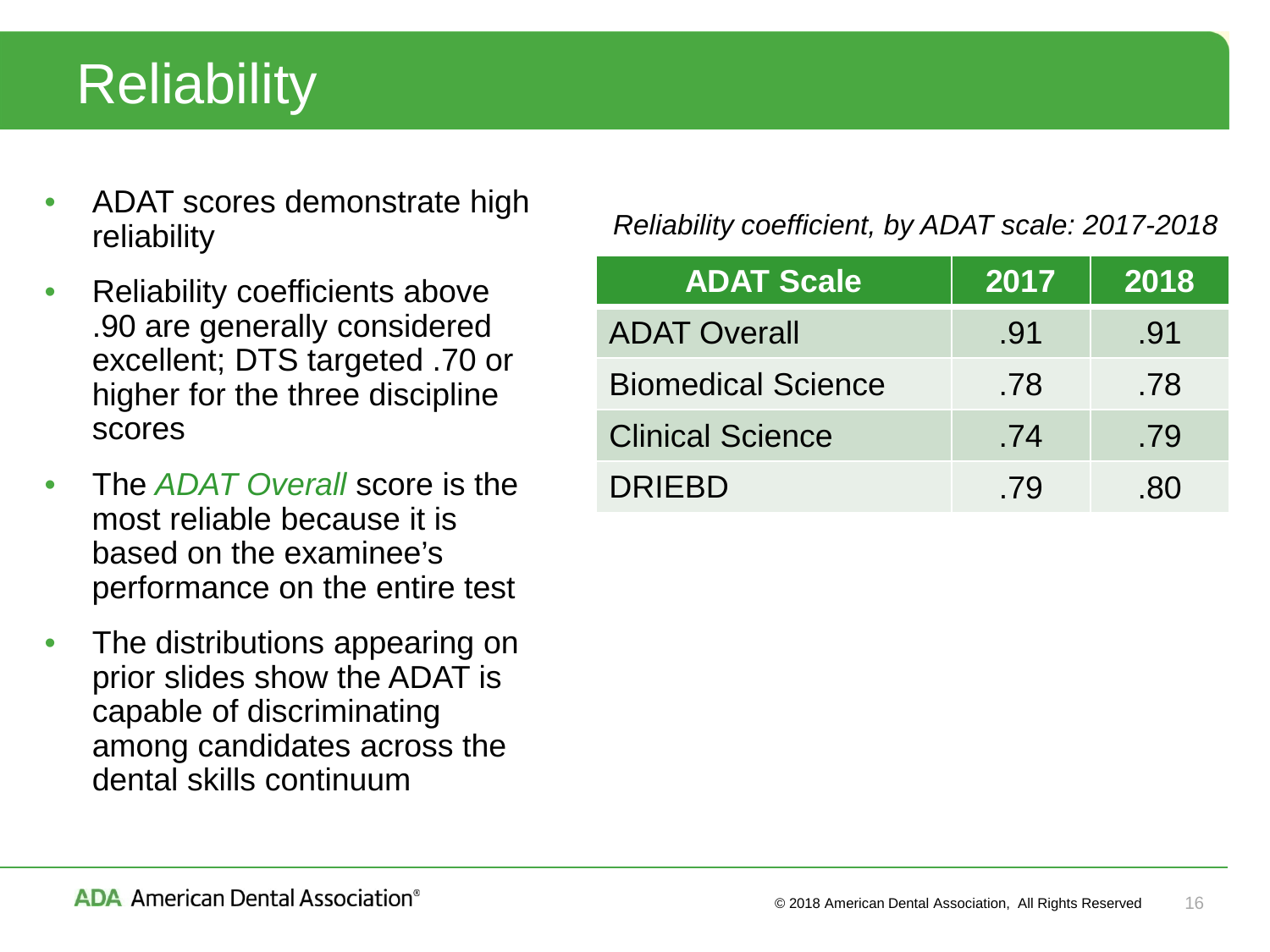## Validity Evidence

- There is a positive relationship between ADAT performance and selfreported dental school GPA
	- i.e., Examinees with higher GPAs tend to perform better on the ADAT

#### *Average ADAT score, by self-reported dental school GPA: 2016-2018*

| <b>Dental</b><br><b>School GPA</b> | $\sharp$ of<br><b>Examinees</b> | <b>ADAT</b><br><b>Overall</b> | <b>BIO</b> | <b>CLI</b> | <b>DRI</b> |
|------------------------------------|---------------------------------|-------------------------------|------------|------------|------------|
| 1.0 to $2.5$                       | 25                              | 416                           | 454        | 389        | 391        |
| 2.6 to 3.0                         | 98                              | 452                           | 456        | 449        | 445        |
| 3.1 to 3.5                         | 426                             | 487                           | 491        | 484        | 484        |
| 3.6 to 4.0                         | 554                             | 523                           | 533        | 516        | 516        |
|                                    |                                 |                               |            |            |            |
| Pass/Fail<br>Grading               | 159                             | 530                           | 529        | 520        | 549        |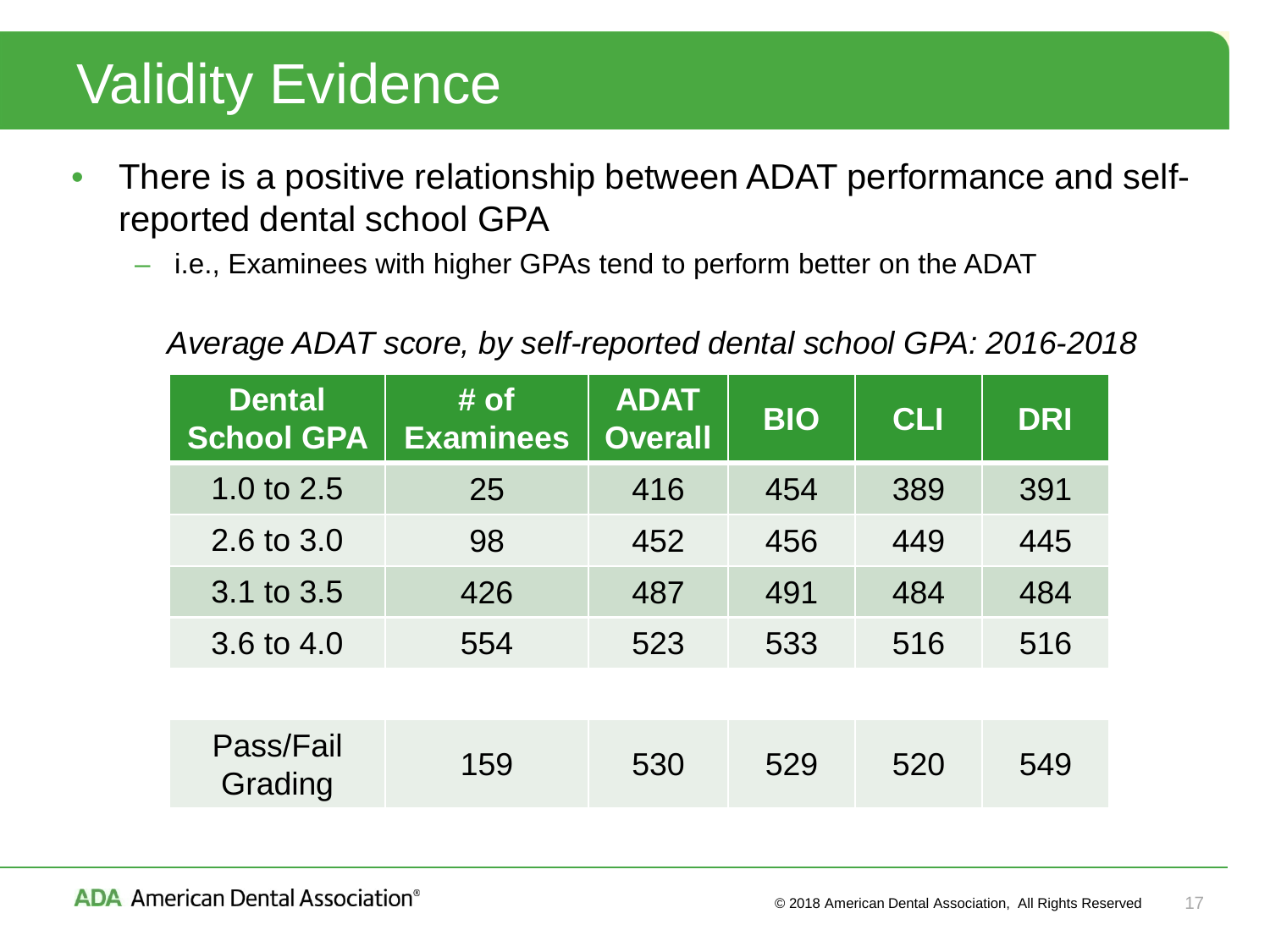## Validity Evidence

- The ADAT is administered under controlled, standardized testing conditions
- ADAT items are written by subject matter experts who are trained in item writing
- The disciplines covered on ADAT are based on findings from a survey on advanced dental education conducted by an ADA Task Force and ADEA
- The test specifications for the Clinical Sciences section of the ADAT are based on the practice analysis that supports the National Board Dental Examination (NBDE) Part II
- The test specifications for the Biomedical Science section of the ADAT are modeled after the NBDE Part I
- The ADA's Council on Dental Education and Licensure (CDEL) reviews and approves the test specifications and Test Constructors provide additional input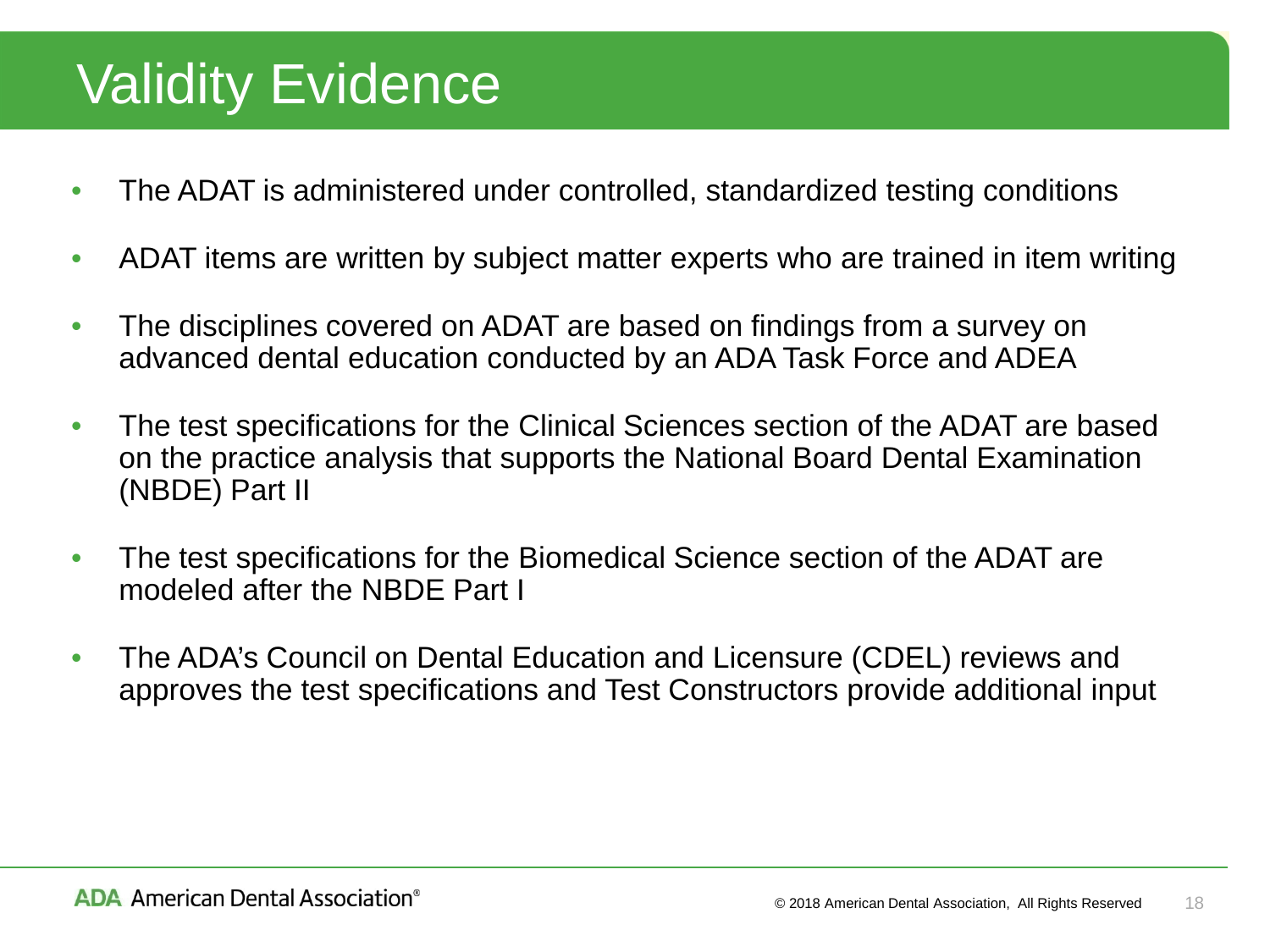# Concluding Thoughts

- The ADA pursued ADAT development based on requests from advanced dental education programs for a valid and reliable quantitative indicator of candidate likelihood of success in advanced dental education programs
- The ADAT has demonstrated strong psychometric performance and over 1,000 administrations have occurred to date.
- The water is fine, jump in!
- The ADA invites programs to consider making the ADAT a requirement.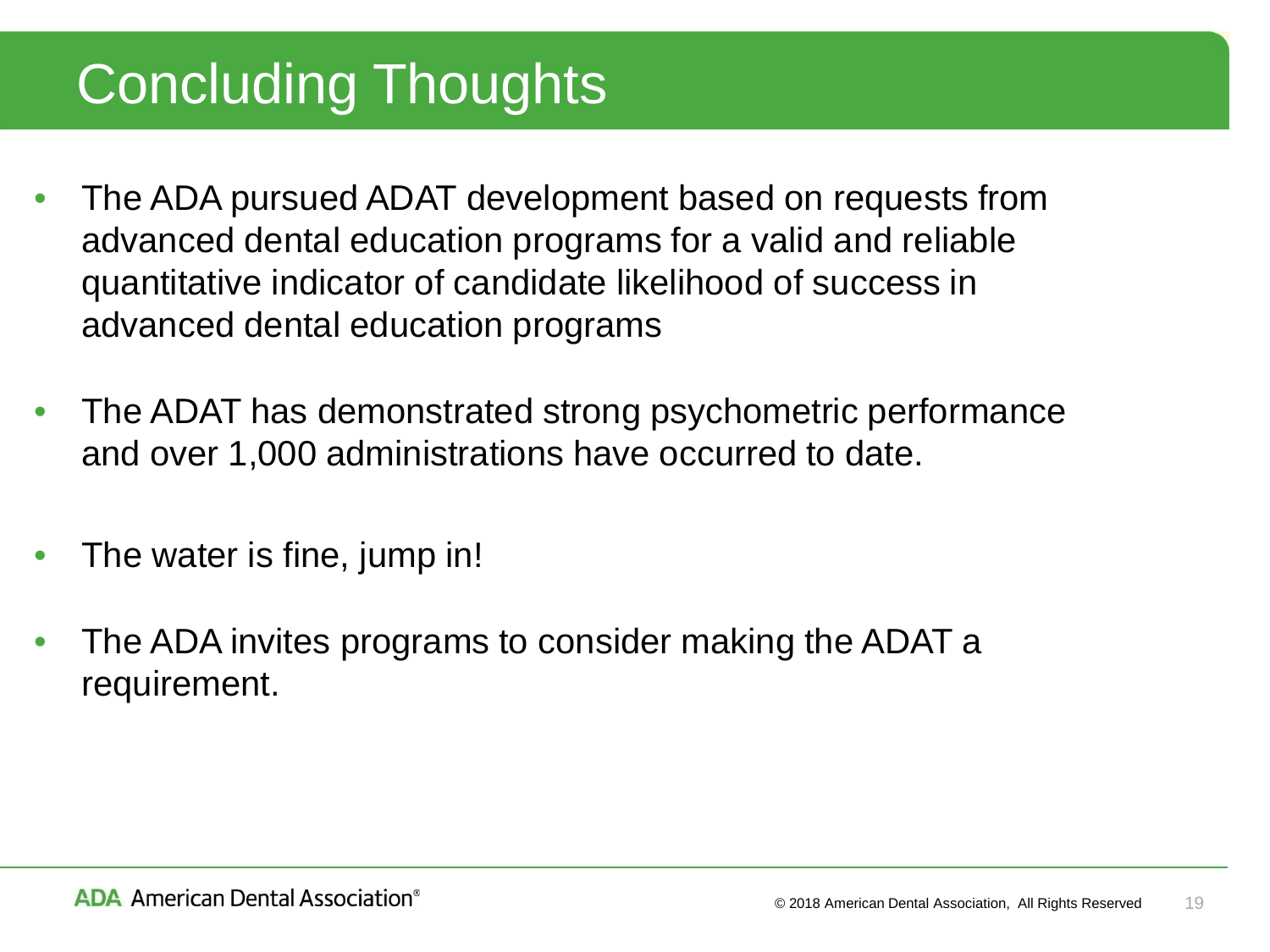# Questions?